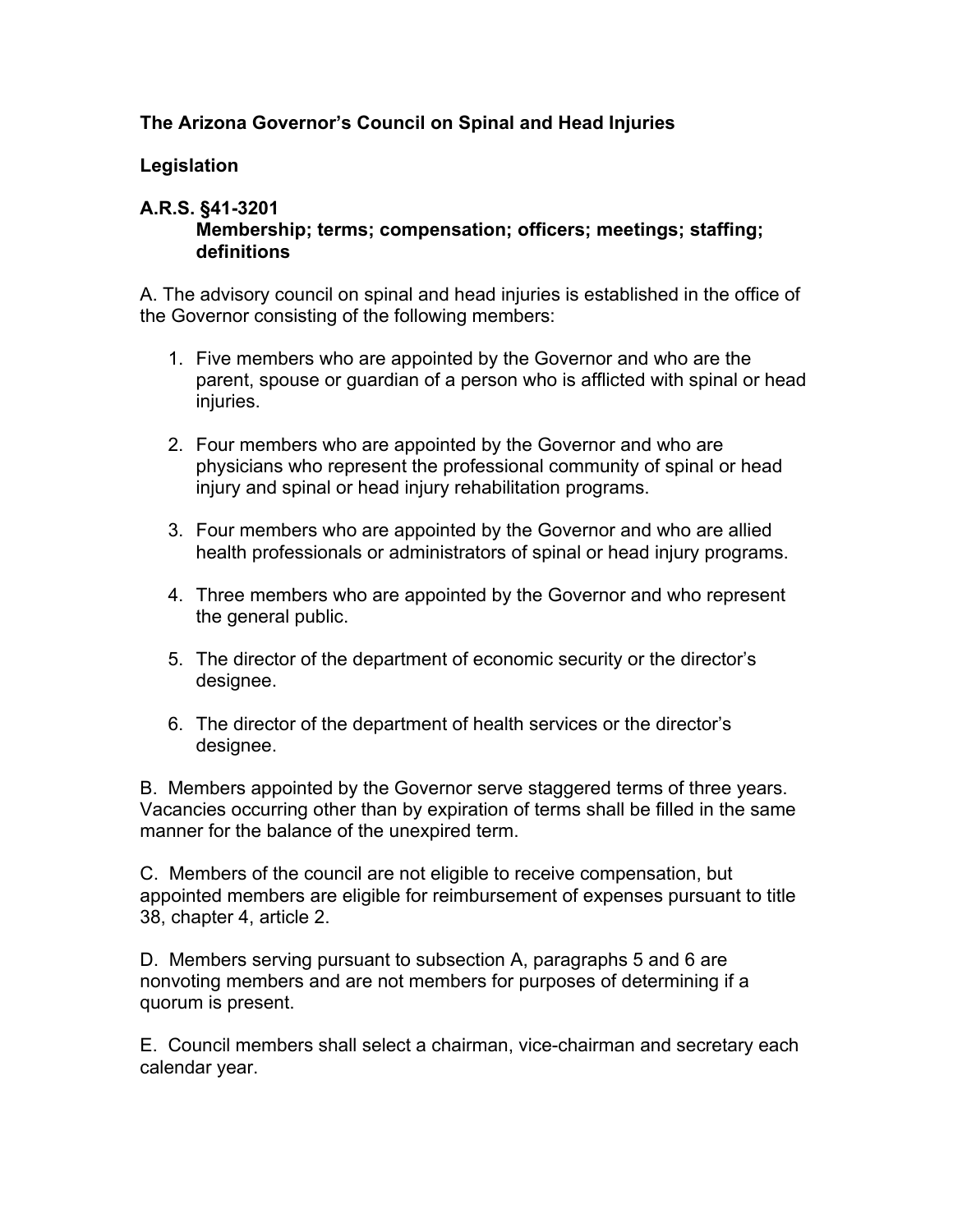F. The council shall convene in a formal meeting at the call of the chairman, but in no case less than four times each year. A quorum consists of at least seven voting members.

G. The department of economic security shall provide administrative and staff support services to the council.

- H. For the purposes of this section:
	- 1. "Head injury" means a partial or total disability that is caused by damage to the brain or its coverings, that is not degenerative in nature and that results in a decrease in mental, cognitive, behavioral or physical functioning. Head injury includes a trauma to the central nervous system that prevents a person from being completely selfsufficient. Head injury does not include vascular accidents, aneurysms and congenital defects.
	- 2. "Spinal injury" means a severance or severe injury to the spinal cord caused by trauma which may result in partial or total paralysis of the arms or legs or both, and which may also impair vital functions.

### **A.R.S. §41-3202 Duties**

- A. The advisory council on spinal and head injuries shall:
	- 1. Advise appropriate state agencies, the Governor and the legislature on matters and issues relating to spinal and head injuries and rehabilitation.
	- 2. Review and make recommendations, plans and strategies for meeting the needs of persons with spinal or head injuries on a statewide basis.
	- 3. In cooperation with all related organizations, conduct a comprehensive program of professional and public education to heighten awareness of the capabilities, potential and needs of persons with spinal or head injuries.
	- 4. Serve as a repository of information on spinal and head injuries, referral procedures and demographics of the injury.
	- 5. Monitor programs and services for persons with spinal or head injuries to encourage efficient and coordinated use of resources in providing services.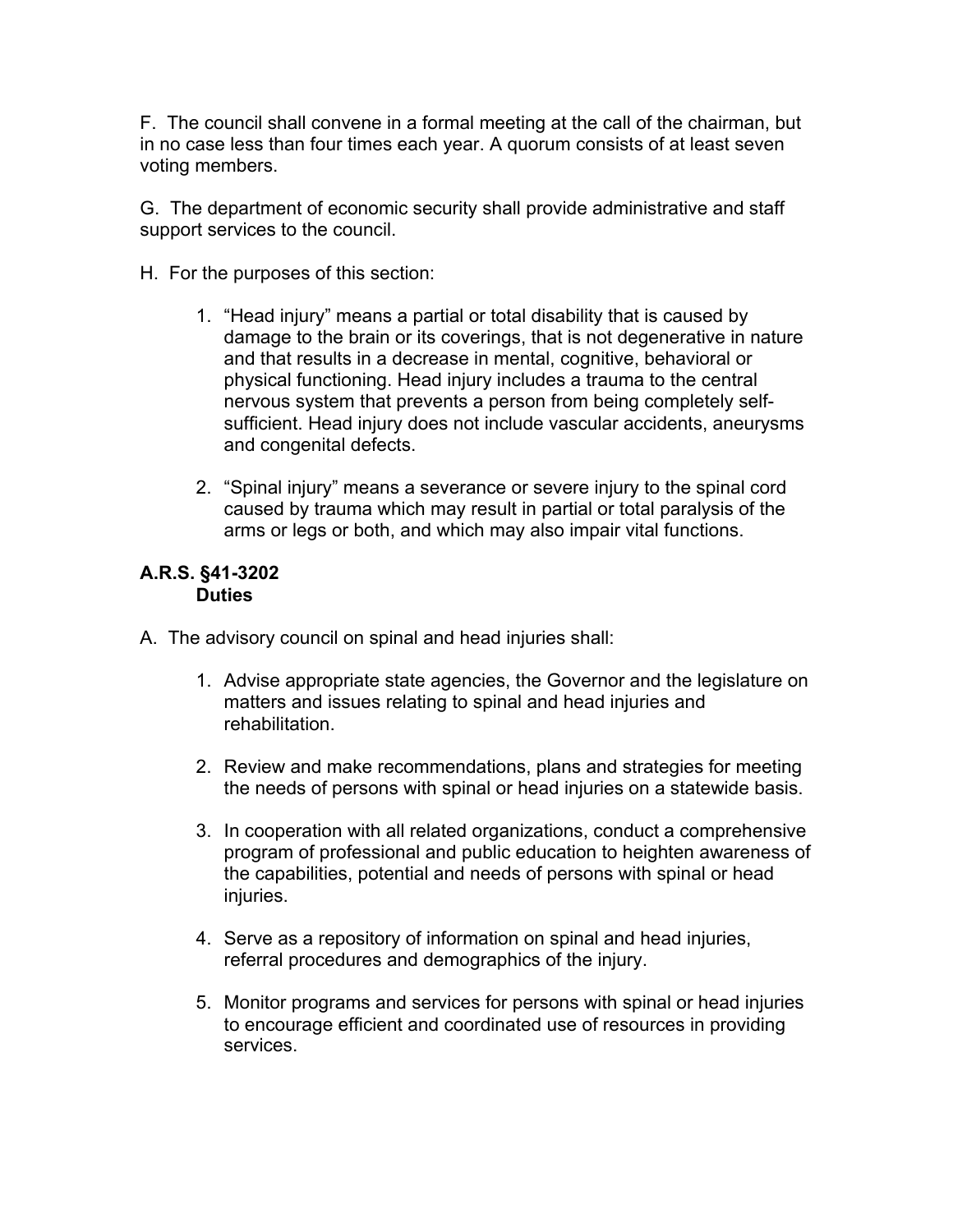6. Develop plans for the expenditure of the spinal and head injuries trust fund in accordance with guidelines established in section 41-3203.

B. The council may submit a report to the Governor, the Speaker of the House of Representatives and the President of the Senate on council recommendations regarding the problems of spinal and head injuries. The report shall include council recommendations regarding the problems of spinal and head injuries. These recommendations shall be represented by a majority vote of a quorum of members present in a formal meeting. Minority opinions may be submitted in writing to the Governor, the Speaker of the House of Representatives and the President of the Senate through the chairman of the council.

C. In developing its recommendations, the council shall encourage broad participation by organizations and individuals interested in spinal or head injuries and rehabilitation.

## **A.R.S. §41-3203 Spinal and Head Injuries Trust Fund; purpose**

A. The spinal and head injuries trust fund is established. The trust fund shall be administered by the director of the department of economic security, subject to legislative appropriation. The spinal and head injuries trust fund shall consist of revenues derived from assessments imposed pursuant to section 12-116.02 and distributed pursuant to section 36-2219.01, subsection B, paragraph 3.

B. On notice from the department of economic security, the state treasurer shall invest and divest monies in the fund as provided by section 35-313, and monies earned from investment shall be credited to the trust fund. Monies in the fund do not revert to the state general fund.

C. Trust fund monies shall be spent on approval of the department of economic security's rehabilitation services administration only if comparable resources are not available or are not able to be delivered in a timely manner and in accordance with guidelines for the following purposes:

- 1. Public information, prevention and education of the general public and professionals.
- 2. Rehabilitation, transitional living and equipment necessary for activities of daily living.
- 3. A portion of the disease surveillance system and statewide referral services for those with head and spinal injuries.
- 4. Costs incurred by the advisory council on spinal and head injuries established pursuant to section 41-3201.